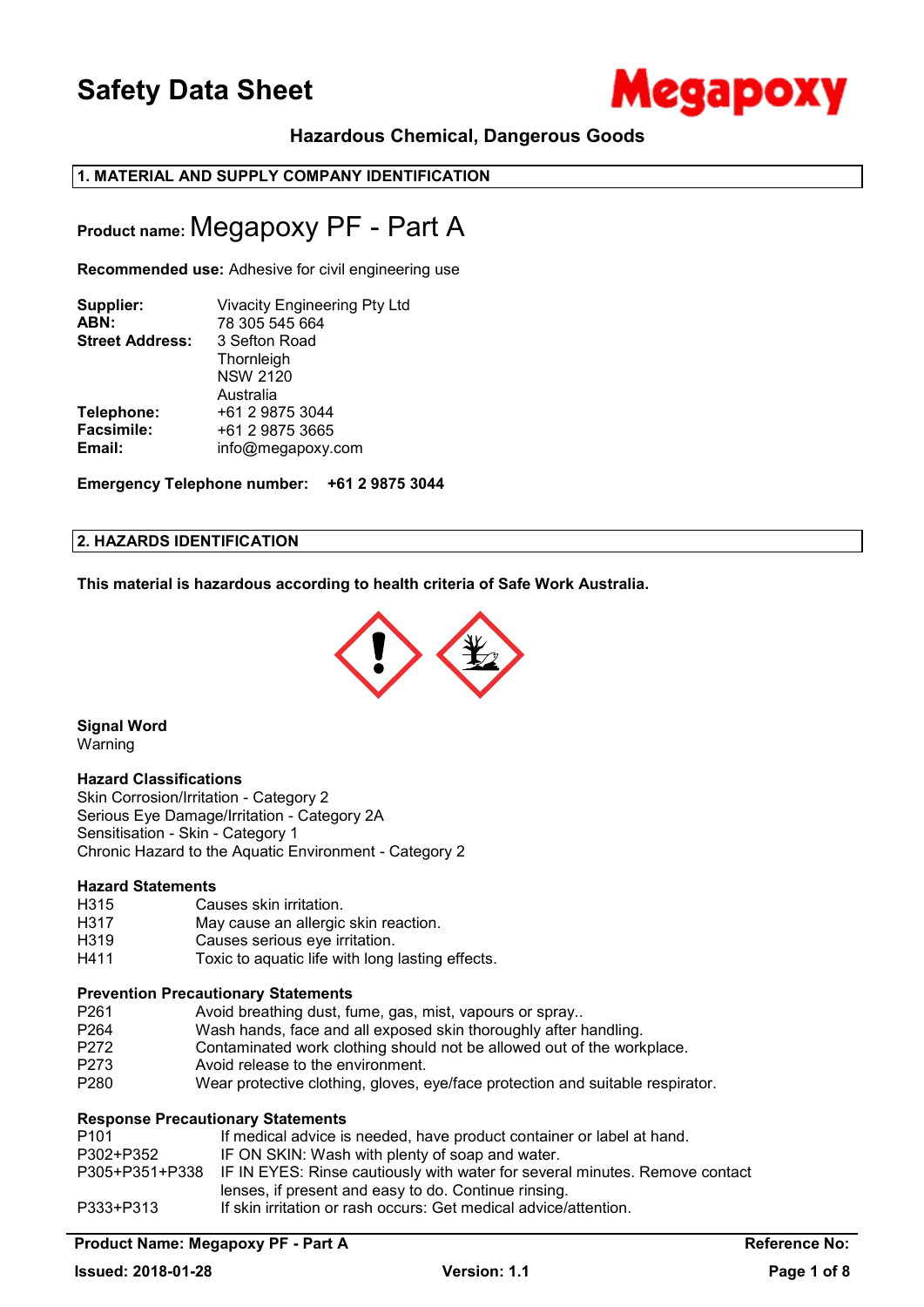

P337+P313 If eye irritation persists: Get medical advice/attention. P362 Take off contaminated clothing and wash before reuse.

## **Storage Precautionary Statement**

Not allocated

### **Disposal Precautionary Statement**

Not allocated

**Poison Schedule:** S5. Caution

### **DANGEROUS GOOD CLASSIFICATION**

Classified as Dangerous Goods by the criteria of the "Australian Code for the Transport of Dangerous Goods by Road & Rail" and the "New Zealand NZS5433: Transport of Dangerous Goods on Land".

### **Dangerous Goods Class:** 9

Australian Special Provisions; AU01: Environmentally Hazardous Substances meeting the description of UN 3077 or UN 3082 are not subject to this Code (ADG 07) when transported by road or rail in;

(a) packagings that do not incorporate a receptacle exceeding 500 Kg (L); or

(b) IBCs.

| <b>3. COMPOSITION INFORMATION</b>                                                                                           |                          |                                           |
|-----------------------------------------------------------------------------------------------------------------------------|--------------------------|-------------------------------------------|
| CHEMICAL ENTITY                                                                                                             | CAS NO                   | <b>PROPORTION</b>                         |
| Bisphenol-A epoxy resin<br>Oxirane, mono[(C12-14-alkyloxy)methyl] derivatives<br>Ingredients determined to be Non-Hazardous | 25068-38-6<br>68609-97-2 | $30 - 60 \%$<br>1-9 $%$<br><b>Balance</b> |
|                                                                                                                             |                          | 100%                                      |

## **4. FIRST AID MEASURES**

If poisoning occurs, contact a doctor or Poisons Information Centre (Phone Australia 131 126, New Zealand 0800 764 766).

**Inhalation:** Remove victim from exposure - avoid becoming a casualty. Remove contaminated clothing and loosen remaining clothing. Allow patient to assume most comfortable position and keep warm. Keep at rest until fully recovered. Seek medical advice if effects persist.

**Skin Contact:** Effects may be delayed. If skin or hair contact occurs, immediately remove contaminated clothing and flush skin and hair with running water. Continue flushing with water until advised to stop by the Poisons Information Centre or a Doctor; or for 15 minutes and transport to Doctor or Hospital.

**Eye contact:** If in eyes, hold eyelids apart and flush the eyes continuously with running water. Continue flushing until advised to stop by the Poisons Information Centre or a Doctor; or for at least 15 minutes and transport to Doctor or Hospital.

**Ingestion:** Rinse mouth with water. If swallowed, do NOT induce vomiting. Give a glass of water to drink. Never give anything by the mouth to an unconscious patient. If vomiting occurs give further water. Seek medical advice.

**PPE for First Aiders:** Wear safety shoes, gloves, safety glasses. Available information suggests that gloves made from should be suitable for intermittent contact. However, due to variations in glove construction and local conditions, the user should make a final assessment. Always wash hands before smoking, eating, drinking or using the toilet. Wash contaminated clothing and other protective equipment before storing or re-using.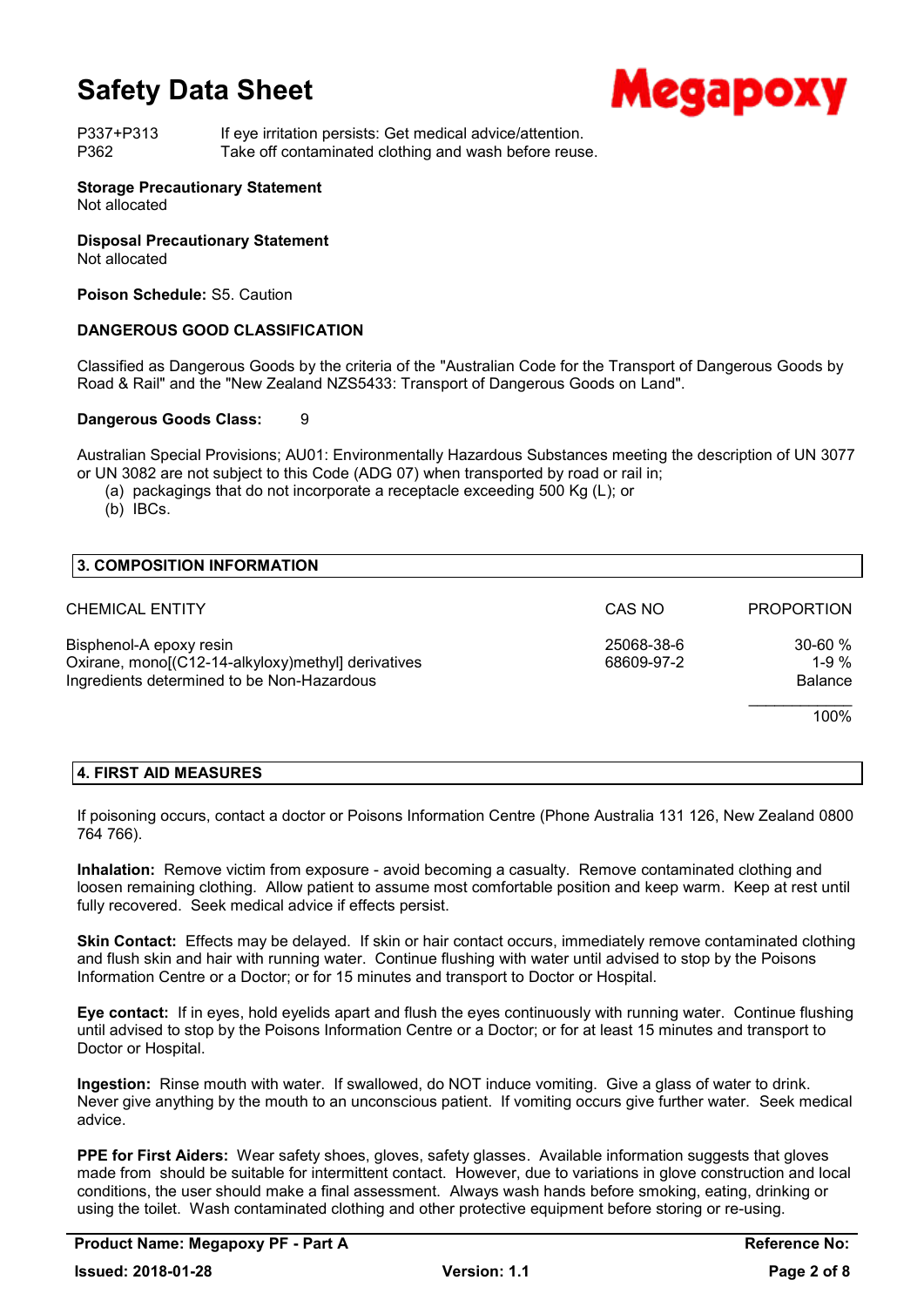

**Notes to physician:** Treat symptomatically. Effects may be delayed.

### **5. FIRE FIGHTING MEASURES**

#### **Hazchem Code:** •3Z

**Suitable extinguishing media:** If material is involved in a fire use alcohol resistant foam or dry agent (carbon dioxide, dry chemical powder).

**Specific hazards:** Non-combustible material.

**Fire fighting further advice:** Not applicable.

#### **6. ACCIDENTAL RELEASE MEASURES**

#### **SMALL SPILLS**

Wear protective equipment to prevent skin and eye contamination. Avoid inhalation of vapours or dust. Wipe up with absorbent (clean rag or paper towels). Collect and seal in properly labelled containers or drums for disposal.

### **LARGE SPILLS**

Clear area of all unprotected personnel. Slippery when spilt. Avoid accidents, clean up immediately. Wear protective equipment to prevent skin and eye contamination and the inhalation of dust. Work up wind or increase ventilation. Cover with damp absorbent (inert material, sand or soil). Sweep or vacuum up, but avoid generating dust. Collect and seal in properly labelled containers or drums for disposal. If contamination of crops, sewers or waterways has occurred advise local emergency services.

### **Dangerous Goods - Initial Emergency Response Guide No:** 47

### **7. HANDLING AND STORAGE**

**Handling:** Avoid eye contact and skin contact. Avoid inhalation of dust.

**Storage:** Store in a cool, dry, well-ventilated place and out of direct sunlight. Store away from foodstuffs. Store away from incompatible materials described in Section 10. Store away from sources of heat and/or ignition. Keep container standing upright. Keep containers closed when not in use - check regularly for spills.

This material is classified as a Class 9 Miscellaneous Dangerous Good as per the criteria of the "Australian Code for the Transport of Dangerous Goods by Road & Rail" and/or the "New Zealand NZS5433: Transport of Dangerous Goods on Land" and must be stored in accordance with the relevant regulations.

This material is a Scheduled Poison Schedule 5 (Caution) and must be stored, maintained and used in accordance with the relevant regulations.

### **8. EXPOSURE CONTROLS / PERSONAL PROTECTION**

**National occupational exposure limits:** No value assigned for this specific material by Safe Work Australia.

**Biological Limit Values:** As per the "National Model Regulations for the Control of Workplace Hazardous Substances (Safe Work Australia)" the ingredients in this material do not have a Biological Limit Allocated.

**Engineering Measures:** Natural ventilation should be adequate under normal use conditions.

**Personal Protection Equipment:** SAFETY SHOES, GLOVES, SAFETY GLASSES.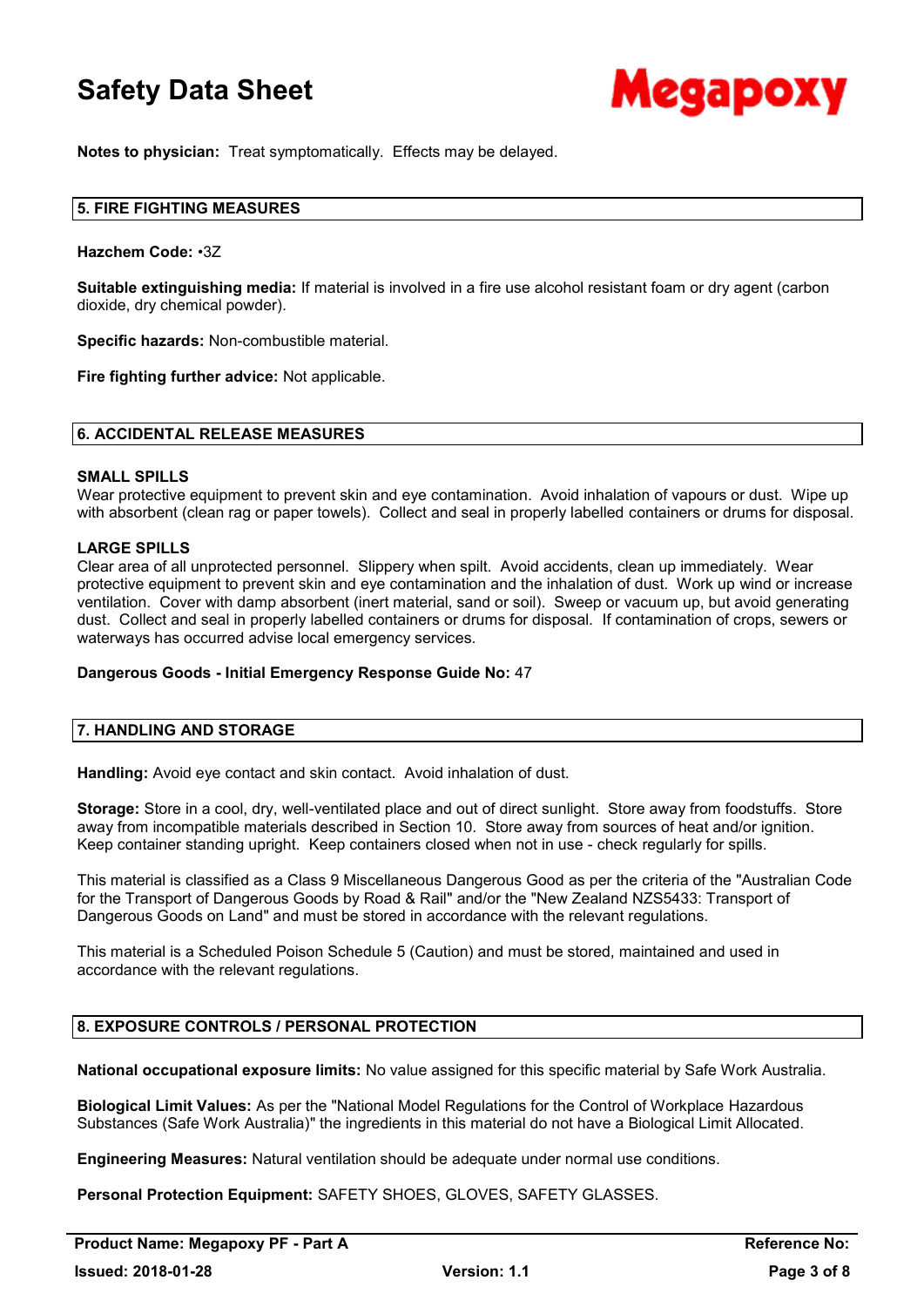

Personal protective equipment (PPE) must be suitable for the nature of the work and any hazard associated with the work as identified by the risk assessment conducted.

Wear safety shoes, gloves, safety glasses. Available information suggests that gloves made from should be suitable for intermittent contact. However, due to variations in glove construction and local conditions, the user should make a final assessment. Always wash hands before smoking, eating, drinking or using the toilet. Wash contaminated clothing and other protective equipment before storing or re-using.

**Hygiene measures:** Keep away from food, drink and animal feeding stuffs. When using do not eat, drink or smoke. Wash hands prior to eating, drinking or smoking. Avoid contact with clothing. Avoid eye contact and skin contact. Avoid inhalation of dust. Ensure that eyewash stations and safety showers are close to the workstation location.

## **9. PHYSICAL AND CHEMICAL PROPERTIES**

| Form:   | Paste |
|---------|-------|
| Colour: | White |

**Solubility:** Insoluble in water **Specific Gravity (20 °C):** 1.40-1.50 @ 25 Deg C **Relative Vapour Density (air=1):** >1<br>**Vapour Pressure (20 °C):** <0.01 Pa Vapour Pressure (20 °C): **Flash Point (°C):**  $>200 \text{ Deq C}$ **Boiling Point/Range (°C):** >200 Deg C **Decomposition Point (°C):** >200 Deg C **Total VOC (g/Litre):** Nil **% Volatile by Volume:** Nil

(Typical values only - consult specification sheet)  $N Av = Not available$ . N App = Not applicable

### **10. STABILITY AND REACTIVITY**

**Chemical stability:** This material is thermally stable when stored and used as directed.

**Conditions to avoid:** Elevated temperatures and sources of ignition.

**Incompatible materials:** Oxidising agents.

**Hazardous decomposition products:** Oxides of carbon and nitrogen, smoke and other toxic fumes.

**Hazardous reactions:** No known hazardous reactions.

### **11. TOXICOLOGICAL INFORMATION**

No adverse health effects expected if the product is handled in accordance with this Safety Data Sheet and the product label. Symptoms or effects that may arise if the product is mishandled and overexposure occurs are:

### **Acute Effects**

**Inhalation:** Material may be an irritant to mucous membranes and respiratory tract.

**Skin contact:** Contact with skin will result in irritation. A skin sensitiser. Repeated or prolonged skin contact may lead to allergic contact dermatitis.

**Ingestion:** Swallowing can result in nausea, vomiting and irritation of the gastrointestinal tract.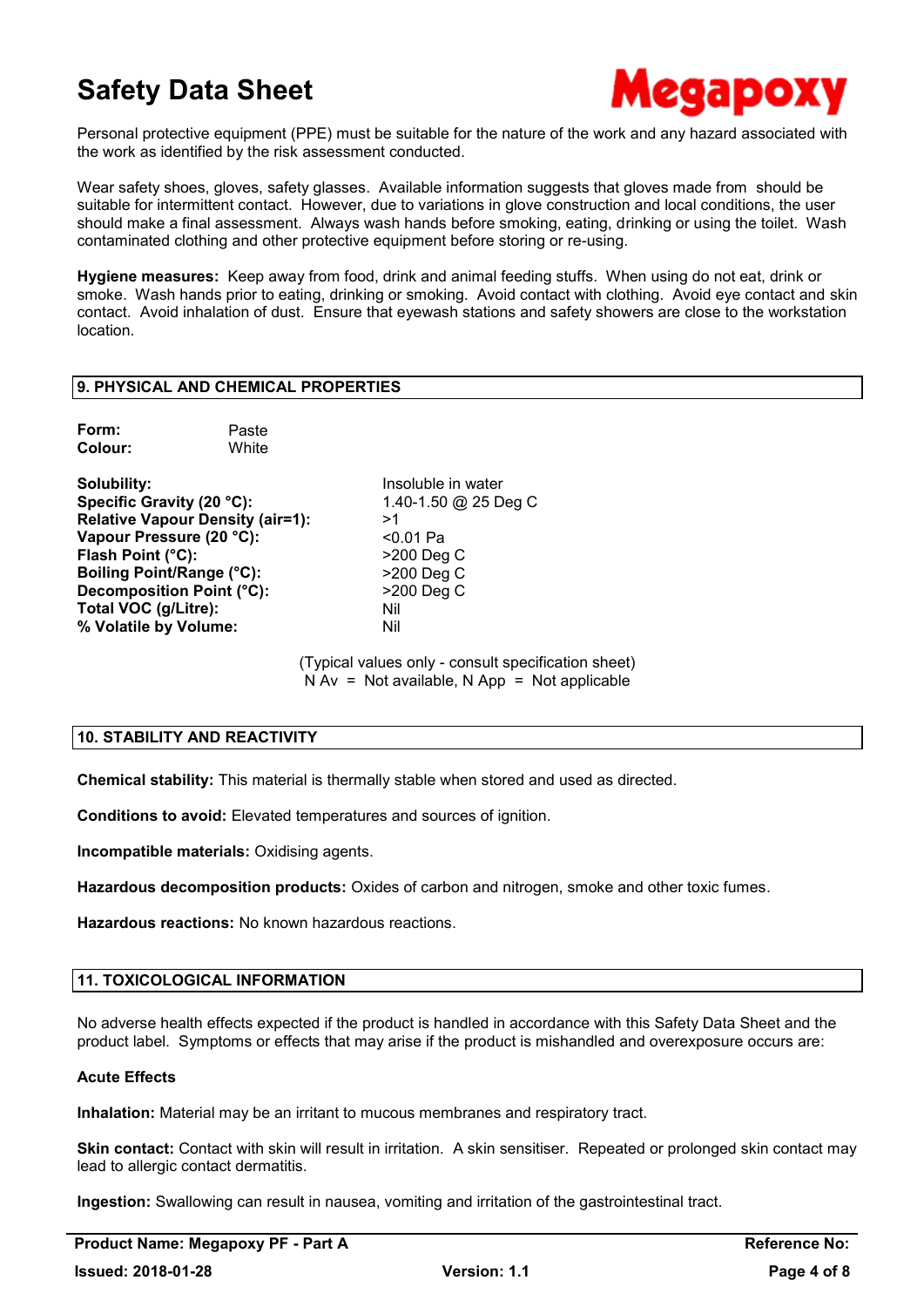

**Eye contact:** An eye irritant. Exposure to the dust may cause discomfort due to particulate nature. May cause physical irritation to the eyes.

## **Acute toxicity**

**Inhalation:** This material has been classified as non-hazardous. Acute toxicity estimate (based on ingredients):  $LC50 > 5$  mg/L

**Skin contact:** This material has been classified as non-hazardous. Acute toxicity estimate (based on ingredients): >2,000 mg/Kg bw

**Ingestion:** This material has been classified as non-hazardous. Acute toxicity estimate (based on ingredients): >2,000 mg/Kg bw

**Corrosion/Irritancy:** Eye: this material has been classified as a Category 2A Hazard (reversible effects to eyes). Skin: this material has been classified as a Category 2 Hazard (reversible effects to skin).

**Sensitisation:** Inhalation: this material has been classified as not a respiratory sensitiser. Skin: this material has been classified as a Category 1 Hazard (skin sensitiser).

**Aspiration hazard:** This material has been classified as non-hazardous.

**Specific target organ toxicity (single exposure):** This material has been classified as non-hazardous.

### **Chronic Toxicity**

**Mutagenicity:** This material has been classified as non-hazardous.

**Carcinogenicity:** This material has been classified as non-hazardous.

**Reproductive toxicity (including via lactation):** This material has been classified as non-hazardous.

**Specific target organ toxicity (repeat exposure):** This material has been classified as non-hazardous.

### **12. ECOLOGICAL INFORMATION**

Avoid contaminating waterways.

**Acute aquatic hazard:** This material has been classified as non-hazardous. Acute toxicity estimate (based on ingredients): >100 mg/L

**Long-term aquatic hazard:** This material has been classified as a Category Chronic 2 Hazard. Non-rapidly or rapidly degradable substance for which there are adequate chronic toxicity data available OR in the absence of chronic toxicity data, Acute toxicity estimate (based on ingredients): 1 - 10 mg/L, where the substance is not rapidly degradable and/or BCF  $\geq$  500 and/or log K<sub>ow</sub>  $\geq$  4.

**Ecotoxicity:** No information available.

**Persistence and degradability:** No information available.

**Bioaccumulative potential:** No information available.

**Mobility:** No information available.

## **13. DISPOSAL CONSIDERATIONS**

Persons conducting disposal, recycling or reclamation activities should ensure that appropriate personal protection equipment is used, see "Section 8. Exposure Controls and Personal Protection" of this SDS.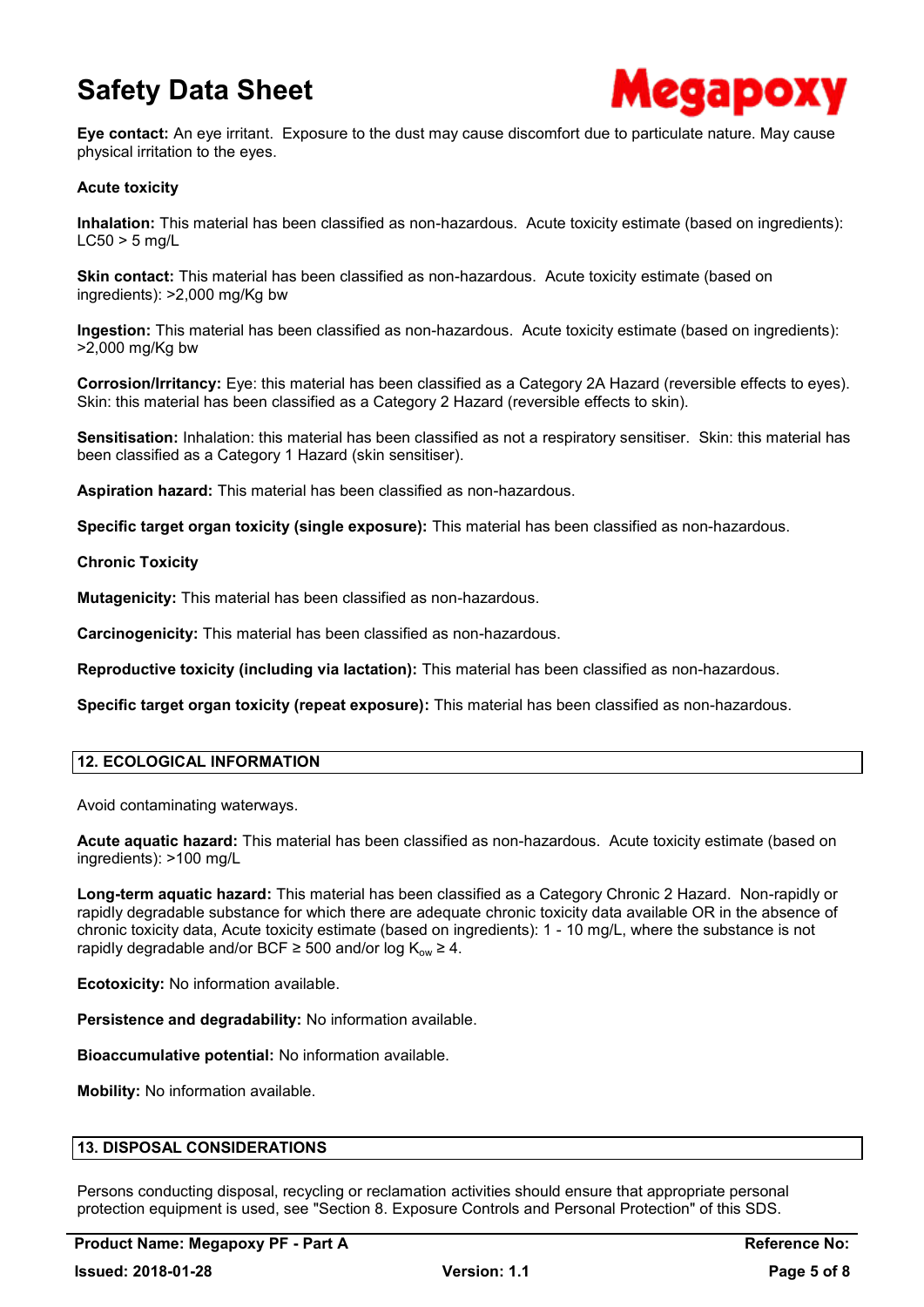

If possible material and its container should be recycled. If material or container cannot be recycled, dispose in accordance with local, regional, national and international Regulations.

### **14. TRANSPORT INFORMATION**

### **ROAD AND RAIL TRANSPORT**

Classified as Dangerous Goods by the criteria of the "Australian Code for the Transport of Dangerous Goods by Road & Rail" and the "New Zealand NZS5433: Transport of Dangerous Goods on Land".

Australian Special Provisions; AU01: Environmentally Hazardous Substances meeting the description of UN 3077 or UN 3082 are not subject to this Code (ADG 07) when transported by road or rail in;

- (a) packagings that do not incorporate a receptacle exceeding 500 Kg (L); or
- (b) IBCs.

| UN No:                                        | 3082                                                                             |
|-----------------------------------------------|----------------------------------------------------------------------------------|
| <b>Dangerous Goods Class:</b>                 | 9                                                                                |
| <b>Subsidiary Risk, Secondary Subsidiary:</b> |                                                                                  |
| <b>Packing Group:</b>                         | $\mathbf{H}$                                                                     |
| <b>Special Provisions:</b>                    | 179, 274, 331                                                                    |
| <b>Limited Quantities:</b>                    | 5 L                                                                              |
| <b>Hazchem Code:</b>                          | $\cdot 3Z$                                                                       |
| <b>Emergency Response Guide No:</b>           | 47                                                                               |
| <b>Packagings and IBCs</b>                    |                                                                                  |
| Packing Instructions                          | P001, LP01                                                                       |
| <b>Special Packing Provisions</b>             |                                                                                  |
| <b>Portable Tanks and Bulk Containers</b>     |                                                                                  |
| Instructions                                  | Τ4                                                                               |
| <b>Special Provisions</b>                     | TP1, TP29                                                                        |
| <b>Proper Shipping Name:</b>                  | ENVIRONMENTALLY HAZARDOUS SUBSTANCE,<br>LIQUID, N.O.S. (Bisphenol A Epoxy Resin) |

**Segregation Dangerous Goods:** Not to be loaded with explosives (Class 1). Note 1: Materials that are fire risks are incompatible with oxidising agents (Class 5.1) or organic peroxides (Class 5.2). Exemptions may apply.

### **MARINE TRANSPORT**

Classified as Dangerous Goods by the criteria of the International Maritime Dangerous Goods Code (IMDG Code) for transport by sea. This material is classified as a Marine Pollutant (P) according to the International Maritime Dangerous Goods Code.

| UN No:                                        | 3082       |
|-----------------------------------------------|------------|
| <b>Dangerous Goods Class:</b>                 | 9          |
| <b>Subsidiary Risk, Secondary Subsidiary:</b> |            |
| <b>Packing Group:</b>                         | Ш          |
| <b>Special Provisions:</b>                    | 179.       |
| <b>Limited Quantities:</b>                    | 5 L        |
| <b>Hazchem Code:</b>                          | $\cdot 37$ |
| <b>Emergency Response Guide No:</b>           | 47         |
|                                               |            |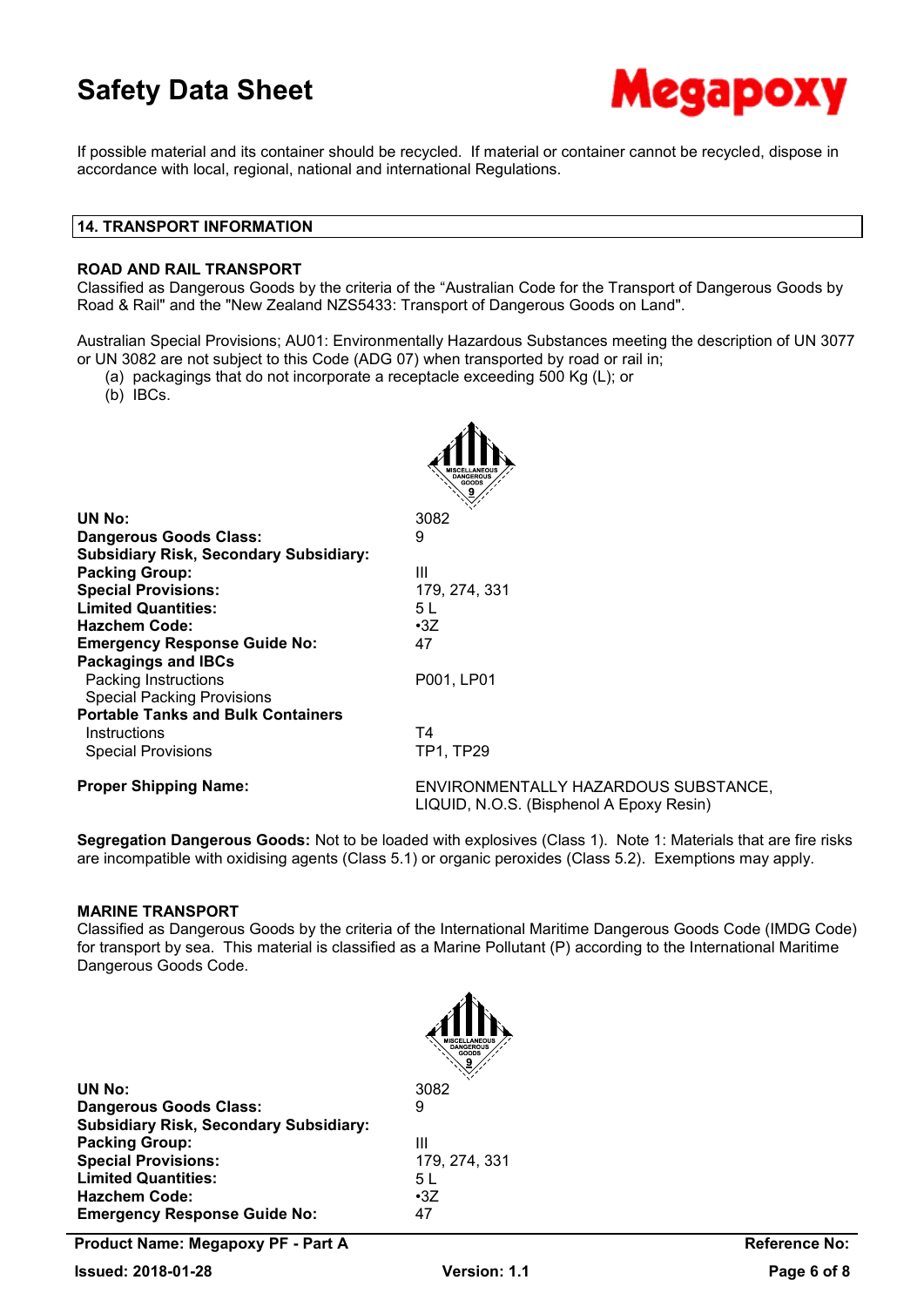| $\bullet$ , $\bullet$ , $\bullet$         | <u>incan pon</u>                                                                     |
|-------------------------------------------|--------------------------------------------------------------------------------------|
| <b>EMS fire:</b>                          | F-A                                                                                  |
| <b>EMS spill:</b>                         | $S-F$                                                                                |
| <b>Packagings and IBCs</b>                |                                                                                      |
| Packing Instructions:                     | P001, LP01                                                                           |
| <b>Special Packing Provisions:</b>        |                                                                                      |
| <b>Portable Tanks and Bulk Containers</b> |                                                                                      |
| Instructions:                             |                                                                                      |
| <b>Special Provisions:</b>                | TP1, TP29                                                                            |
| <b>Proper Shipping Name:</b>              | ENVIRONMENTALLY HAZARDOUS<br>SUBSTANCE, LIQUID, N.O.S. (Bisphenol A Epoxy)<br>Resin) |

### **AIR TRANSPORT**

Classified as Dangerous Goods by the criteria of the International Air Transport Association (IATA) Dangerous Goods Regulations for transport by air.

 $\mathbf{A}$ 

|                                               | MISCELLANEOUS<br>GOODS                                                              |
|-----------------------------------------------|-------------------------------------------------------------------------------------|
| UN No:                                        | 3082                                                                                |
| <b>Dangerous Goods Class:</b>                 | 9                                                                                   |
| <b>Subsidiary Risk, Secondary Subsidiary:</b> |                                                                                     |
| <b>Packing Group:</b>                         | Ш                                                                                   |
| <b>Special Provisions:</b>                    | A97 A158                                                                            |
| <b>ERG Code:</b>                              | 9L                                                                                  |
| <b>Passengers and Cargo Aircraft Limited</b>  |                                                                                     |
| <b>Quantities</b>                             |                                                                                     |
| Packing Instructions:                         | Y914                                                                                |
| Maximum Net Quantity per Package:             | 30 kg G                                                                             |
| <b>Passengers and Cargo Aircraft</b>          |                                                                                     |
| Packing Instructions:                         | 914                                                                                 |
| Maximum Net Quantity per Package:             | 450 L                                                                               |
| <b>Cargo Aircraft Only</b>                    |                                                                                     |
| Packing Instructions:                         | 914                                                                                 |
| Maximum Net Quantity per Package:             | 450 L                                                                               |
| <b>Proper Shipping Name:</b>                  | ENVIRONMENTALLY HAZARDOUS<br>SUBSTANCE, LIQUID, N.O.S. (Bisphenol A Epoxy<br>Resin) |

## **15. REGULATORY INFORMATION**

### **This material is not subject to the following international agreements:**

Montreal Protocol (Ozone depleting substances) The Stockholm Convention (Persistent Organic Pollutants) The Rotterdam Convention (Prior Informed Consent) International Convention for the Prevention of Pollution from Ships (MARPOL)

### **This material is subject to the following international agreements:**

Basel Convention (Hazardous Waste)

• Wastes from production, formulation and use of resins, latex, plasticizers, glues/adhesives

### **This material/constituent(s) is covered by the following requirements:**

• The Standard for the Uniform Scheduling of Medicines and Poisons (SUSMP) established under the Therapeutic Goods Act (Commonwealth).

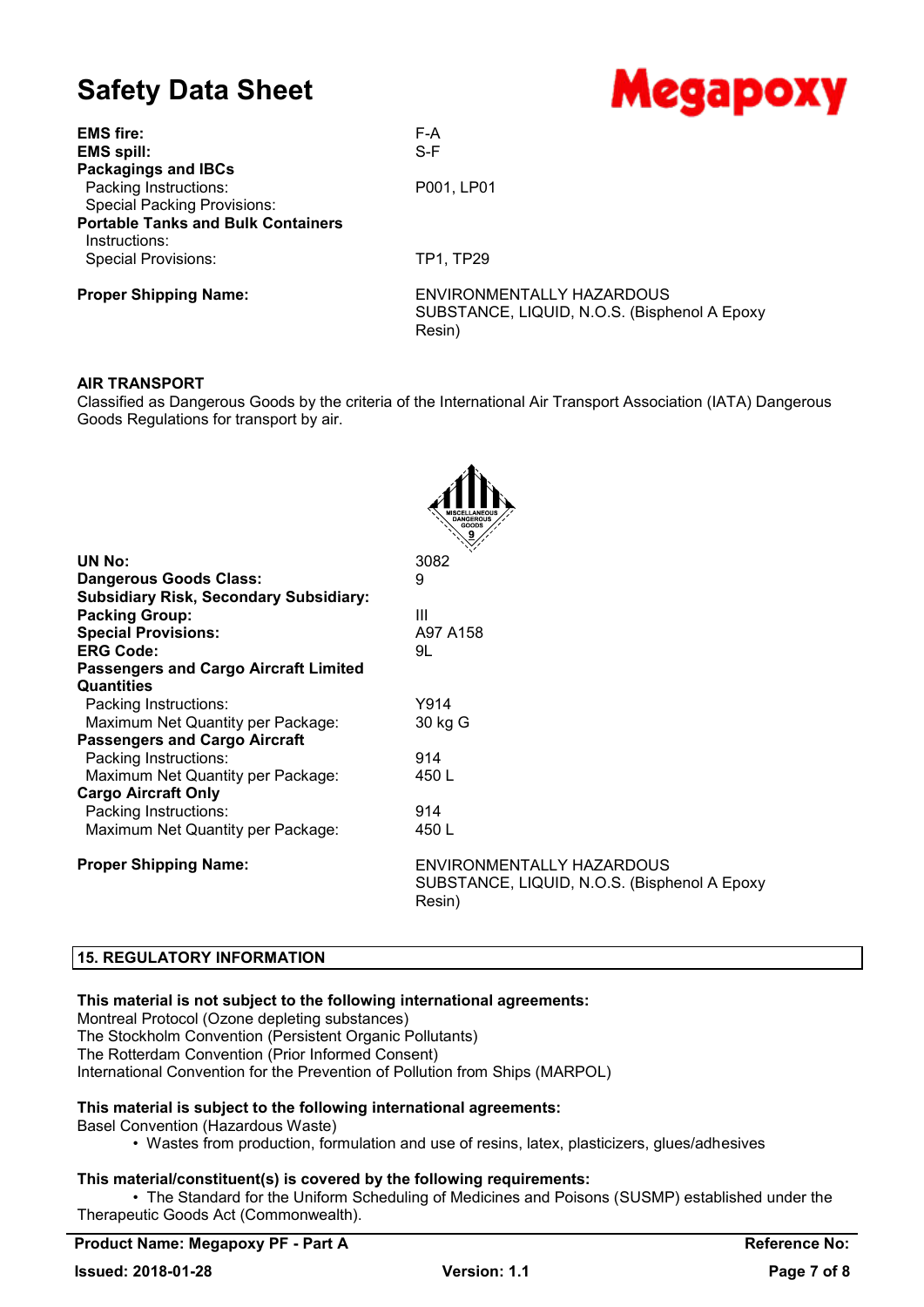

• All components of this product are listed on or exempt from the Australian Inventory of Chemical Substances (AICS).

## **16. OTHER INFORMATION**

Reason for issue: Change to Transport Information

This information was prepared in good faith from the best information available at the time of issue. It is based on the present level of research and to this extent we believe it is accurate. However, no guarantee of accuracy is made or implied and since conditions of use are beyond our control, all information relevant to usage is offered without warranty. The manufacturer will not be held responsible for any unauthorised use of this information or for any modified or altered versions.

If you are an employer it is your duty to tell your employees, and any others that may be affected, of any hazards described in this sheet and of any precautions that should be taken.

Safety Data Sheets are updated frequently. Please ensure you have a current copy.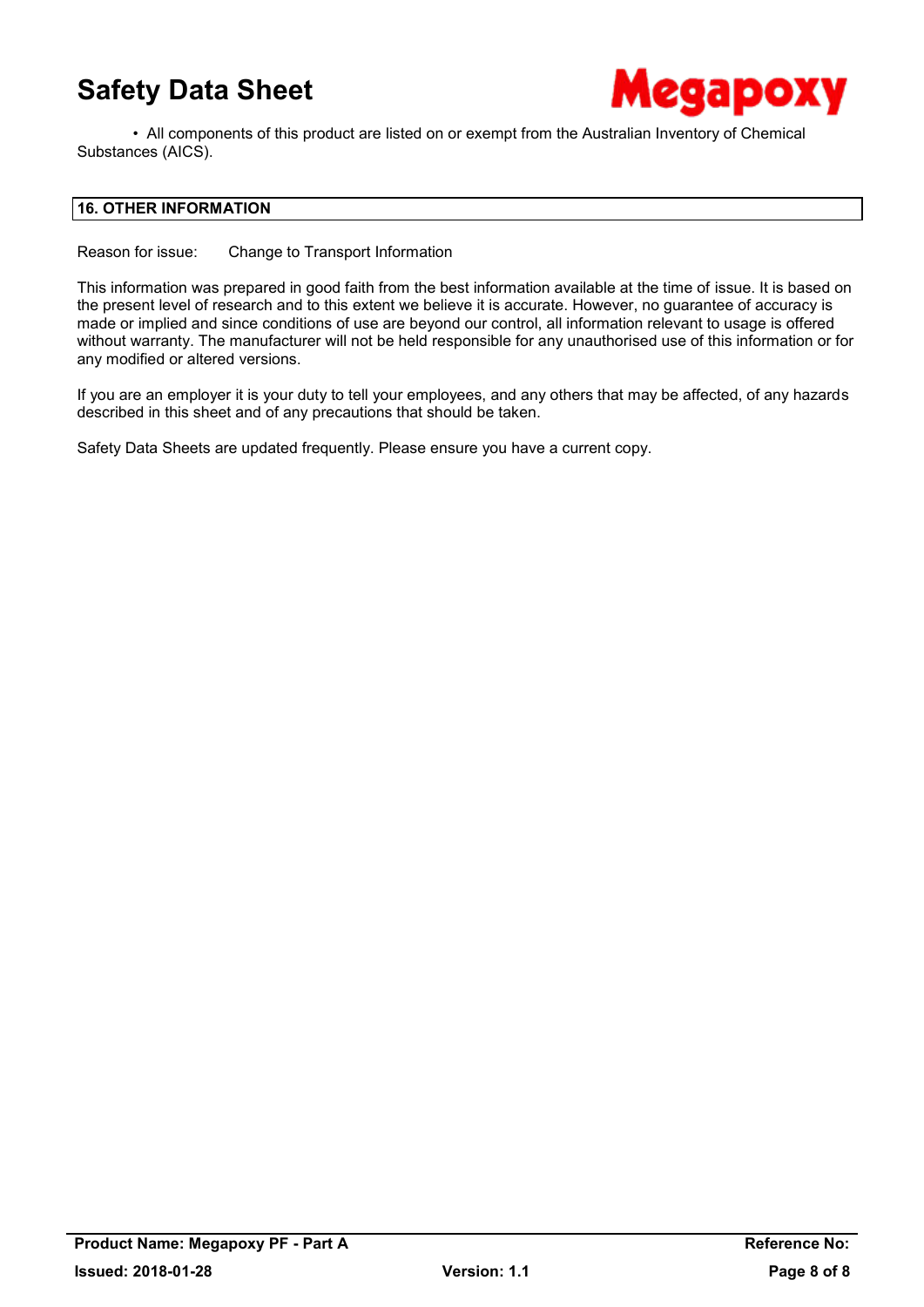

## **Hazardous Chemical, NON-Dangerous Goods**

## **1. MATERIAL AND SUPPLY COMPANY IDENTIFICATION**

## **Product name:** Megapoxy PF - Part B

**Recommended use:** Adhesive for civil engineering use

| Supplier:              | Vivacity Engineering Pty Ltd               |
|------------------------|--------------------------------------------|
| ABN:                   | 78 305 545 664                             |
| <b>Street Address:</b> | 3 Sefton Road                              |
|                        | Thornleigh<br><b>NSW 2120</b><br>Australia |
| Telephone:             | +61 2 9875 3044                            |
| Facsimile:             | +61 2 9875 3665                            |

**Emergency Telephone number: +61 2 9875 3044**

### **2. HAZARDS IDENTIFICATION**

**This material is hazardous according to health criteria of Safe Work Australia.**



**Signal Word** Warning

### **Hazard Classifications**

Acute Toxicity - Oral - Category 4 Skin Corrosion/Irritation - Category 2 Serious Eye Damage/Irritation - Category 2A Sensitisation - Skin - Category 1B Chronic Hazard to the Aquatic Environment - Category 3

### **Hazard Statements**

- H302 Harmful if swallowed.
- H315 Causes skin irritation.
- H317 May cause an allergic skin reaction.
- H319 Causes serious eye irritation.
- H412 Harmful to aquatic life with long lasting effects.

### **Prevention Precautionary Statements**

P273 Avoid release to the environment. P280 Wear protective clothing, gloves, eye/face protection and suitable respirator.

### **Response Precautionary Statements**

| P302+P352 | IF ON SKIN: Wash with plenty of soap and water.                  |
|-----------|------------------------------------------------------------------|
| P333+P313 | If skin irritation or rash occurs: Get medical advice/attention. |

### **Storage Precautionary Statement**

Not allocated

**Disposal Precautionary Statement**

### **Product Name: Megapoxy PF - Part B Reference No:**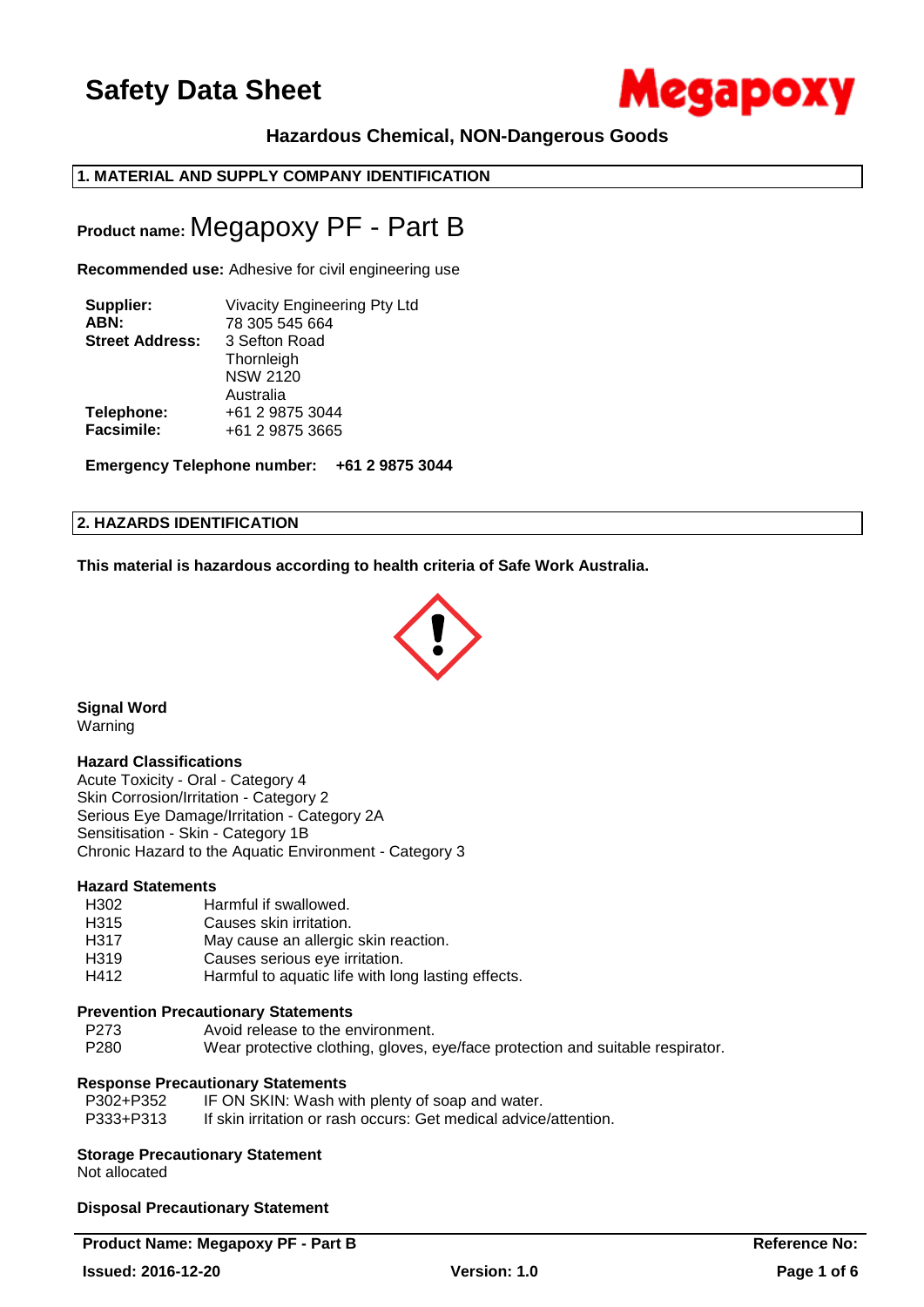

Not allocated

**Poison Schedule:** S5. Caution

## **DANGEROUS GOOD CLASSIFICATION**

Not classified as Dangerous Goods by the criteria of the "Australian Code for the Transport of Dangerous Goods by Road & Rail" and the "New Zealand NZS5433: Transport of Dangerous Goods on Land".

| 3. COMPOSITION INFORMATION                                                                                                                                         |            |                   |
|--------------------------------------------------------------------------------------------------------------------------------------------------------------------|------------|-------------------|
| <b>CHEMICAL ENTITY</b>                                                                                                                                             | CAS NO     | <b>PROPORTION</b> |
| Poly[oxy(methyl-1,2-ethanediyl)], .alpha.-hydro-.omega.-hydroxy-, ether<br>with 2,2-bis(hydroxymethyl)-1,3-propanediol (4:1), 2-hydroxy-3-<br>mercaptopropyl ether | 72244-98-5 | $30 - 60 \%$      |
| Ingredients determined to be Non-Hazardous                                                                                                                         |            | <b>Balance</b>    |

## **4. FIRST AID MEASURES**

If poisoning occurs, contact a doctor or Poisons Information Centre (Phone Australia 131 126, New Zealand 0800 764 766).

**Inhalation:** Remove victim from exposure - avoid becoming a casualty. Remove contaminated clothing and loosen remaining clothing. Allow patient to assume most comfortable position and keep warm. Keep at rest until fully recovered. Seek medical advice if effects persist.

**Skin Contact:** Effects may be delayed. If skin or hair contact occurs, immediately remove contaminated clothing and flush skin and hair with running water. Continue flushing with water until advised to stop by the Poisons Information Centre or a Doctor; or for 15 minutes and transport to Doctor or Hospital.

**Eye contact:** If in eyes, hold eyelids apart and flush the eyes continuously with running water. Continue flushing until advised to stop by the Poisons Information Centre or a Doctor; or for at least 15 minutes and transport to Doctor or Hospital.

**Ingestion:** Rinse mouth with water. If swallowed, do NOT induce vomiting. Give a glass of water to drink. Never give anything by the mouth to an unconscious patient. If vomiting occurs give further water. Immediately call Poisons Centre or Doctor.

**Notes to physician:** Treat symptomatically. Effects may be delayed.

## **5. FIRE FIGHTING MEASURES**

**Hazchem Code:** Not applicable.

**Suitable extinguishing media:** If material is involved in a fire use water fog (or if unavailable fine water spray), alcohol resistant foam, standard foam, dry agent (carbon dioxide, dry chemical powder).

**Specific hazards:** Non-combustible material.

**Fire fighting further advice:** Not applicable.

## **6. ACCIDENTAL RELEASE MEASURES**

### **SMALL SPILLS**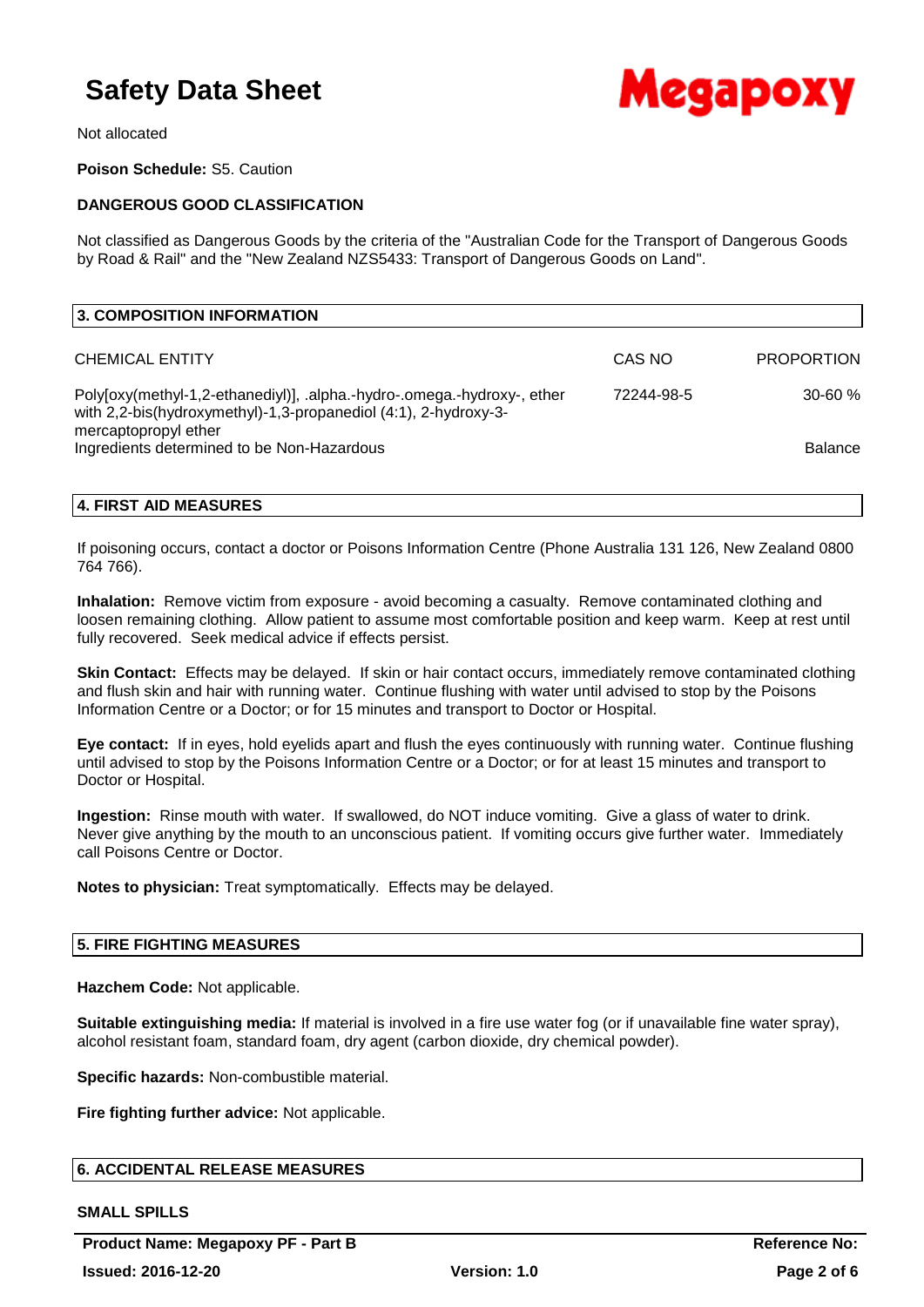

Wear protective equipment to prevent skin and eye contamination. Avoid inhalation of vapours or dust. Wipe up with absorbent (clean rag or paper towels). Collect and seal in properly labelled containers or drums for disposal.

### **LARGE SPILLS**

Clear area of all unprotected personnel. Slippery when spilt. Avoid accidents, clean up immediately. Wear protective equipment to prevent skin and eye contamination and the inhalation of dust. Work up wind or increase ventilation. Cover with damp absorbent (inert material, sand or soil). Sweep or vacuum up, but avoid generating dust. Collect and seal in properly labelled containers or drums for disposal. If contamination of crops, sewers or waterways has occurred advise local emergency services.

### **Dangerous Goods – Initial Emergency Response Guide No:** Not applicable

#### **7. HANDLING AND STORAGE**

**Handling:** Avoid eye contact and skin contact. Avoid inhalation of dust.

**Storage:** Store in a cool, dry, well-ventilated place and out of direct sunlight. Store away from foodstuffs. Store away from incompatible materials described in Section 10. Store away from sources of heat and/or ignition. Keep container standing upright. Keep containers closed when not in use - check regularly for spills.

This material is a Scheduled Poison Schedule 5 (Caution) and must be stored, maintained and used in accordance with the relevant regulations.

## **8. EXPOSURE CONTROLS / PERSONAL PROTECTION**

**National occupational exposure limits:** No value assigned for this specific material by Safe Work Australia.

**Biological Limit Values:** As per the "National Model Regulations for the Control of Workplace Hazardous Substances (Safe Work Australia)" the ingredients in this material do not have a Biological Limit Allocated.

**National occupational exposure limits:** Natural ventilation should be adequate under normal use conditions..

**Personal Protection Equipment:** SAFETY SHOES, GLOVES, SAFETY GLASSES.

Wear safety shoes, gloves, safety glasses. Available information suggests that gloves made from should be suitable for intermittent contact. However, due to variations in glove construction and local conditions, the user should make a final assessment. Always wash hands before smoking, eating, drinking or using the toilet. Wash contaminated clothing and other protective equipment before storing or re-using.

**Hygiene measures:** Keep away from food, drink and animal feeding stuffs. When using do not eat, drink or smoke. Wash hands prior to eating, drinking or smoking. Avoid contact with clothing. Avoid eye contact and skin contact. Avoid inhalation of dust. Ensure that eyewash stations and safety showers are close to the workstation location.

### **9. PHYSICAL AND CHEMICAL PROPERTIES**

| Form:   | Paste                               |
|---------|-------------------------------------|
| Colour: | Natural / Dark Grey                 |
| Odour:  | Strong specific odour, sulphur-like |

**Solubility: Partially soluble in water Specific Gravity (20 °C):** 1.48-1.52 @ 25 Deg C **Relative Vapour Density (air=1):** >1 **Vapour Pressure (20 °C):** <0.01 Pa **Flash Point (°C):**  $>200 \text{ Deq C}$ **Boiling Point/Range (°C):** >200 Deg C **Decomposition Point (°C):** >200 Deg C

**Product Name: Megapoxy PF - Part B Reference No:**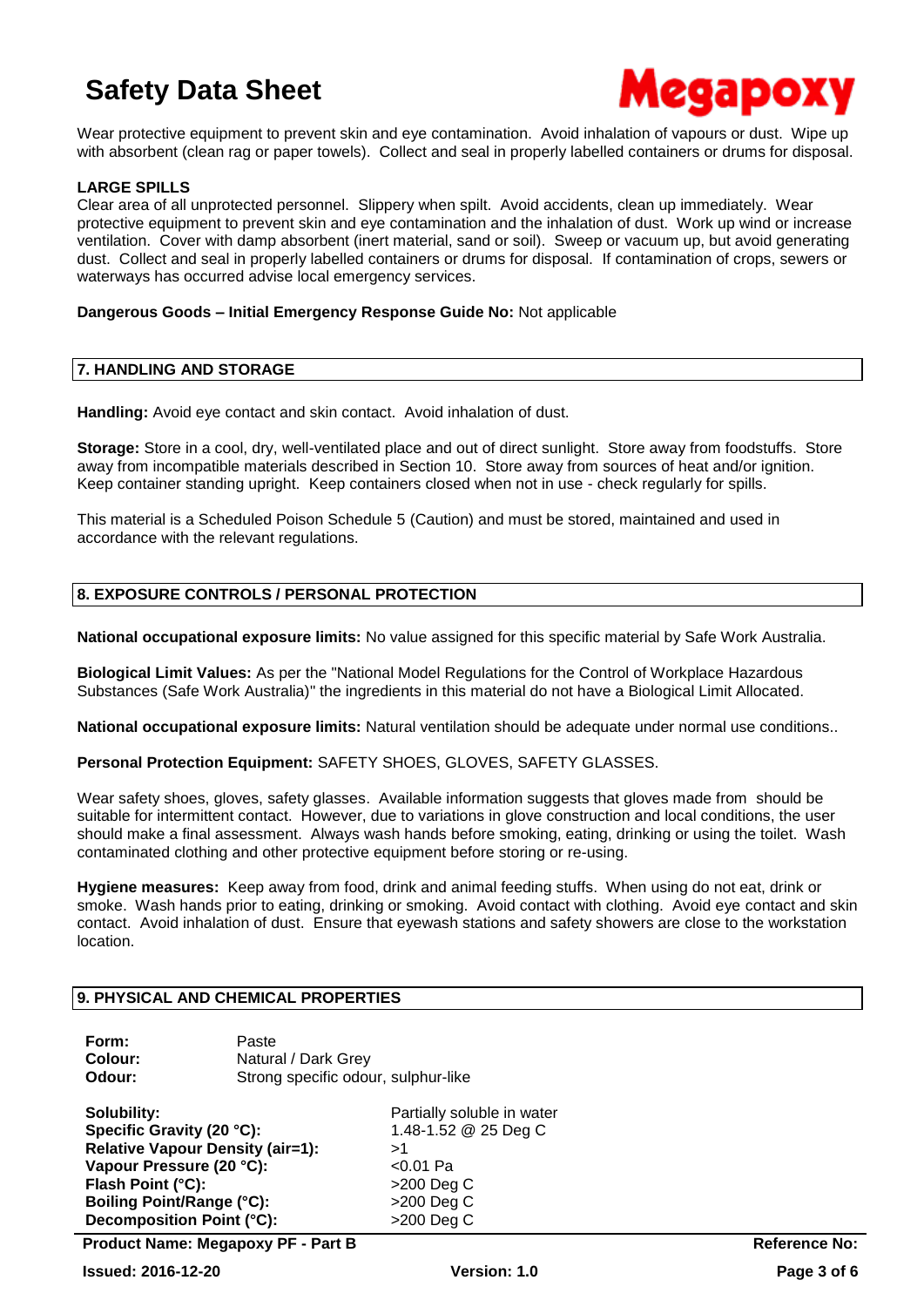

| Total VOC (g/Litre):  | Nil |
|-----------------------|-----|
| % Volatile by Volume: | Nil |

(Typical values only - consult specification sheet)  $N Av = Not available, N App = Not applicable$ 

## **10. STABILITY AND REACTIVITY**

**Chemical stability:** This material is thermally stable when stored and used as directed.

**Conditions to avoid:** Elevated temperatures and sources of ignition.

**Incompatible materials:** Oxidising agents.

**Hazardous decomposition products:** Oxides of carbon and nitrogen, smoke and other toxic fumes.

**Hazardous reactions:** No known hazardous reactions.

## **11. TOXICOLOGICAL INFORMATION**

No adverse health effects expected if the product is handled in accordance with this Safety Data Sheet and the product label. Symptoms or effects that may arise if the product is mishandled and overexposure occurs are:

### **Acute Effects**

**Inhalation:** Material may be an irritant to mucous membranes and respiratory tract.

**Skin contact:** Contact with skin will result in irritation. A skin sensitiser. Repeated or prolonged skin contact may lead to allergic contact dermatitis.

**Ingestion:** Harmful if swallowed. Swallowing can result in nausea, vomiting and irritation of the gastrointestinal tract.

**Eye contact:** An eye irritant. Exposure to the dust may cause discomfort due to particulate nature. May cause physical irritation to the eyes.

### **Acute toxicity**

**Inhalation:** This material has been classified as non-hazardous. Acute toxicity estimate (based on ingredients): >5 mg/L

**Skin contact:** This material has been classified as non-hazardous. Acute toxicity estimate (based on ingredients): >2,000 mg/Kg

**Ingestion:** This material has been classified as a Category 4 Hazard. Acute toxicity estimate (based on ingredients): 300 - 2,000 mg/Kg

**Corrosion/Irritancy:** Eye: this material has been classified as a Category 2A Hazard (reversible effects to eyes). Skin: this material has been classified as a Category 2 Hazard (reversible effects to skin).

**Sensitisation:** Inhalation: this material has been classified as not a respiratory sensitiser. Skin: this material has been classified as a Category 1B Hazard (skin sensitiser).

**Aspiration hazard:** This material has been classified as non-hazardous.

**Specific target organ toxicity (single exposure):** This material has been classified as non-hazardous.

**Chronic Toxicity**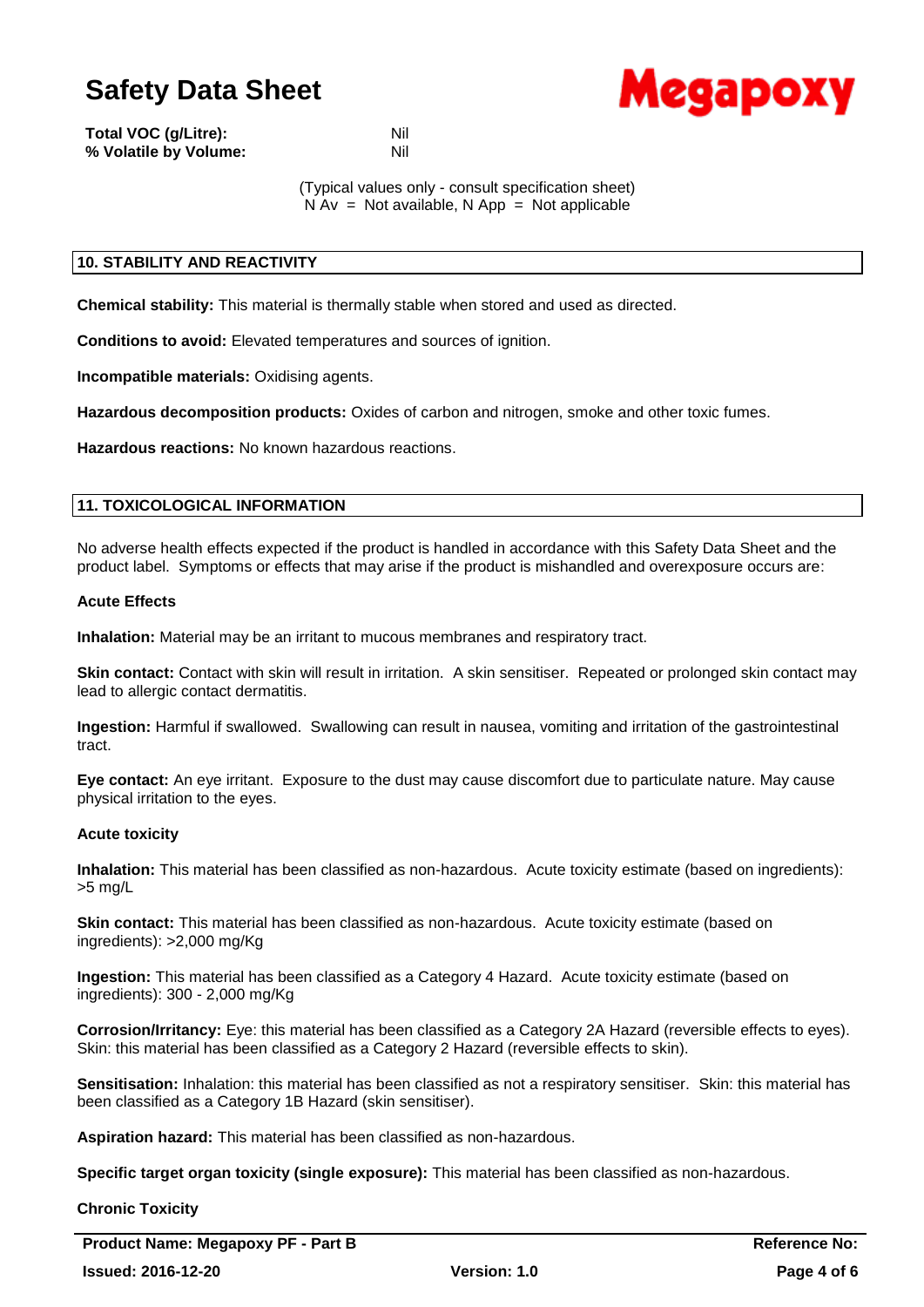

**Mutagenicity:** This material has been classified as non-hazardous.

**Carcinogenicity:** This material has been classified as non-hazardous.

**Reproductive toxicity (including via lactation):** This material has been classified as non-hazardous.

**Specific target organ toxicity (repeat exposure):** This material has been classified as non-hazardous.

## **12. ECOLOGICAL INFORMATION**

Avoid contaminating waterways.

**Acute aquatic hazard:** This material has been classified as non-hazardous. Acute toxicity estimate (based on ingredients): >100 mg/L

**Long-term aquatic hazard:** This material has been classified as a Category Chronic 3 Hazard. Non-rapidly or rapidly degradable substance for which there are adequate chronic toxicity data available OR in the absence of chronic toxicity data, Acute toxicity estimate (based on ingredients): 10 - 100 mg/L, where the substance is not rapidly degradable and/or BCF  $\geq$  500 and/or log K<sub>ow</sub>  $\geq$  4.

**Ecotoxicity:** No information available.

**Persistence and degradability:** No information available.

**Bioaccumulative potential:** No information available.

**Mobility:** No information available.

### **13. DISPOSAL CONSIDERATIONS**

Persons conducting disposal, recycling or reclamation activities should ensure that appropriate personal protection equipment is used, see "Section 8. Exposure Controls and Personal Protection" of this SDS.

If possible material and its container should be recycled. If material or container cannot be recycled, dispose in accordance with local, regional, national and international Regulations.

### **14. TRANSPORT INFORMATION**

### **ROAD AND RAIL TRANSPORT**

Not classified as Dangerous Goods by the criteria of the "Australian Code for the Transport of Dangerous Goods by Road & Rail" and the "New Zealand NZS5433: Transport of Dangerous Goods on Land".

### **MARINE TRANSPORT**

Not classified as Dangerous Goods by the criteria of the International Maritime Dangerous Goods Code (IMDG Code) for transport by sea.

### **AIR TRANSPORT**

Not classified as Dangerous Goods by the criteria of the International Air Transport Association (IATA) Dangerous Goods Regulations for transport by air.

## **15. REGULATORY INFORMATION**

### **This material is not subject to the following international agreements:**

Montreal Protocol (Ozone depleting substances) The Stockholm Convention (Persistent Organic Pollutants)